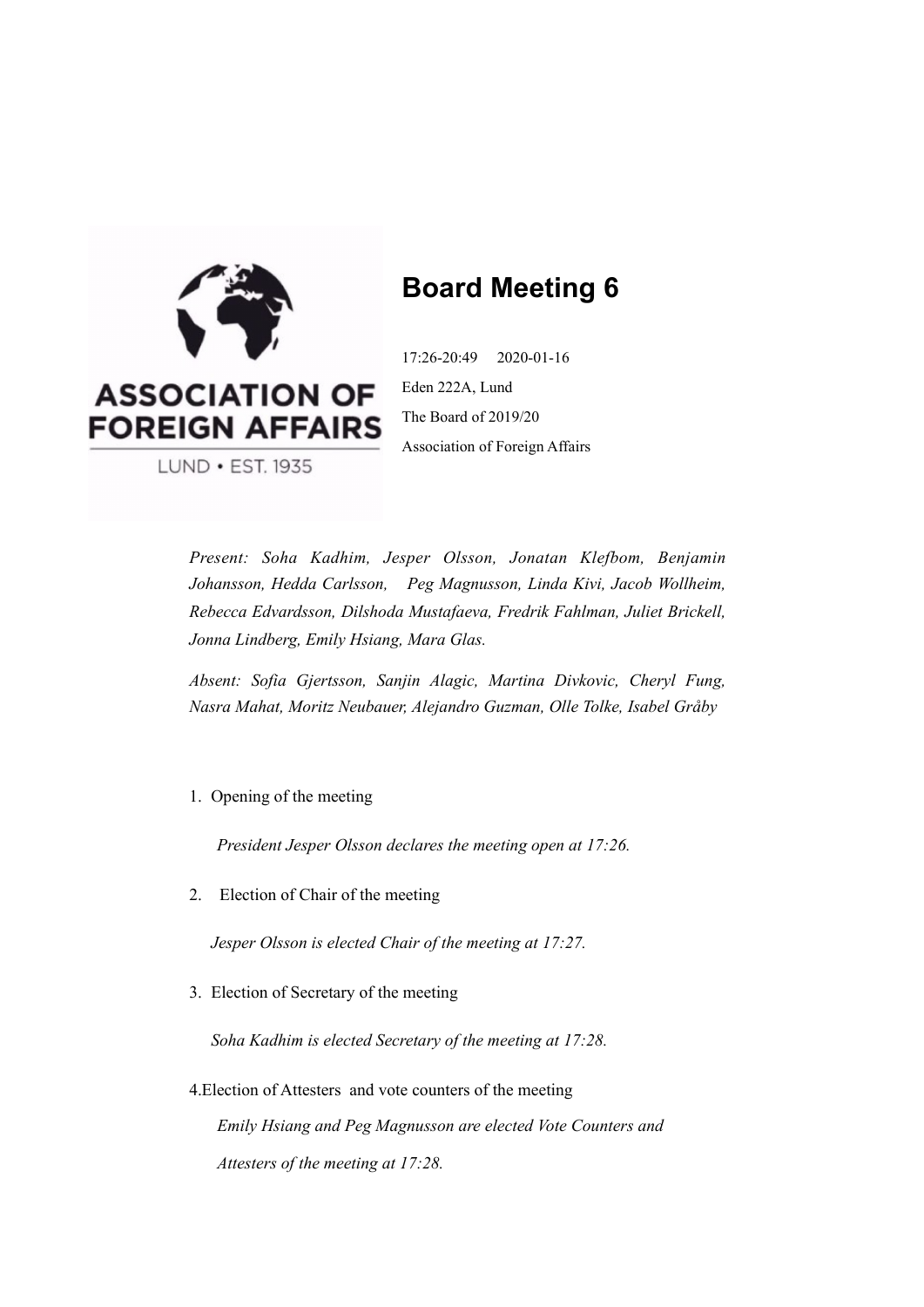#### 5. Approval of the Agenda (Attachment 1)

*Proposal to add a 9.1 "Open board meeting group" under other points proposal to add a 9.2 "UPF free week" under other points*

*Proposal to approve the agenda with the suggested amendment. Passed by acclamation at 17:30.* 

#### 6. Presidium reporting

#### 1. **Presidents**

- Recruitment is on the way, SAF (Student Associations Fair) was yesterday and the upcoming class visits will arranged by chief recruiters.

- A group working with grants, will ask questions regarding some events. A high priority the upcoming week.

- The board kick off is in two weeks. Information about the weekend will be provided during the weekend.

- Thanking Benjamin Johansson for the great fika.

#### 2. **Secretary**

- Nothing to report on for this meeting.

#### 3. **Treasurers**

**-** Benjamin Johansson is leaving for New York soon and has been looking up bagel recipes. While doing that he found a good quote that he wanted to share with he board - *"Optimist sees the bagel, the pessimist sees the hole"*.

- Handing over to Mara and after today Benjamin will not be the primary Treasurer. Contact Mara regarding questions and issues. - Statistics report. Some committees have been active, while others not. Routines right now are not sufficient. Takes a lot of time to catch up while doing the application. Better to have it done. For some specific committees it is mandatory to save the information from the collaborations. Recommend that all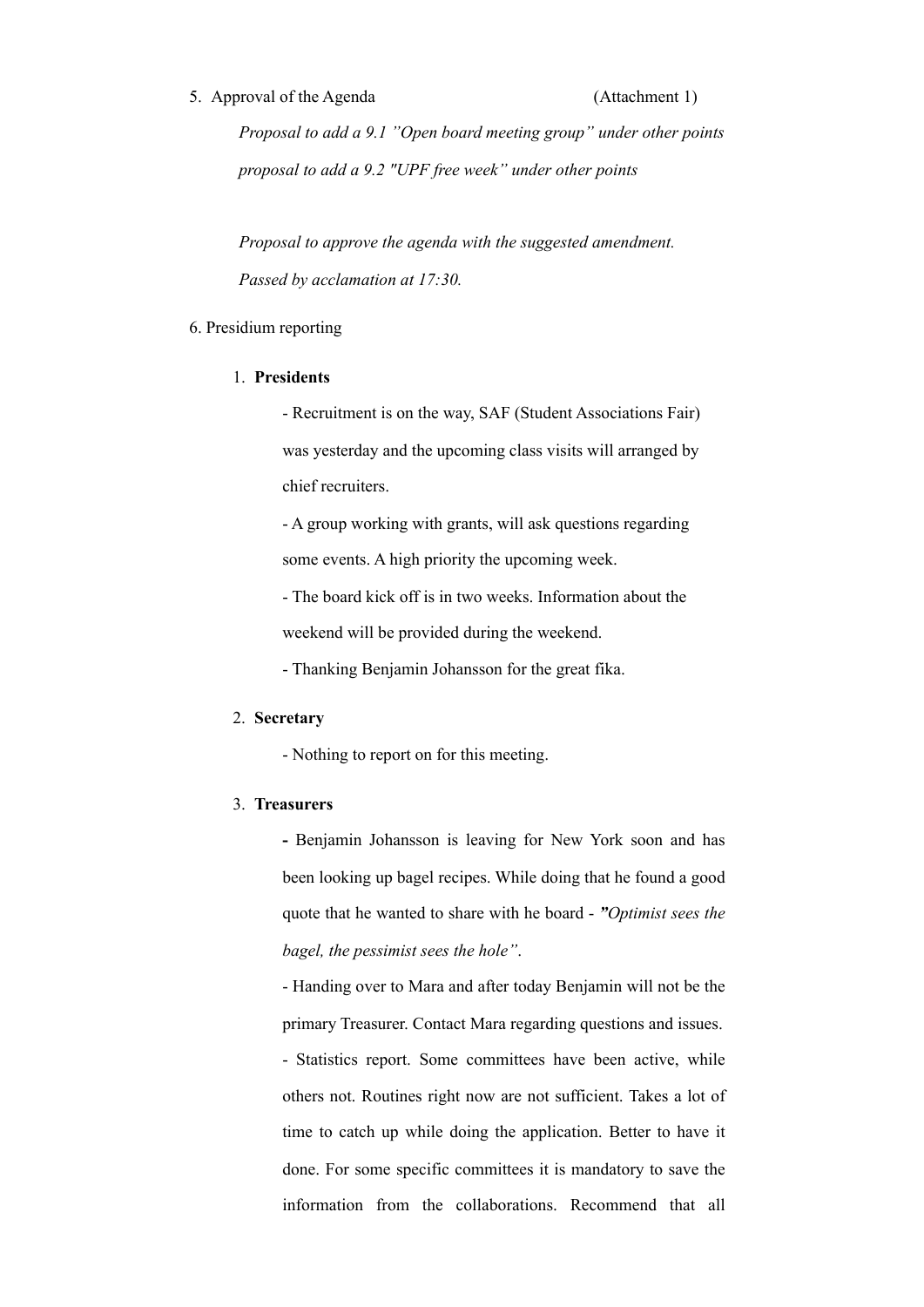committees writes something about costs and success. Grant activities are mandatory to save in the statistics sheet and should be done regularly.

Benjamin explains the statistics sheet.

Jonatan Klefbom mentions that it has previously been discussed that the Uppsala trip would be financed from the Board activities, as well as the board trip budgets. However, as of right now, UF Uppsala is discussing the possibility to help pay for half of the total amount since this would benefit our exchange trips for upcoming years.

#### 4. **UFS-representative**

- Not present at the meeting but has sent in an appendix with UFS updates. (See attachment 2)

#### 5. **Head of IT**

- No present at the meeting.

#### 7.Committee reporting

#### 1. **Activity**

- Pub night with a quiz at Kristianstad nation for orientation week on Wednesday the 22nd of January.

- Started planning for the ball.

- Sittning on the 7th of March at Lunds Nation.

#### 2. **Career**

**-** Have started planning Prep Course and Mentorship program.

First meetings next week.

- Theme for the prep course is stress and how successful people

handle the stress as a part of the job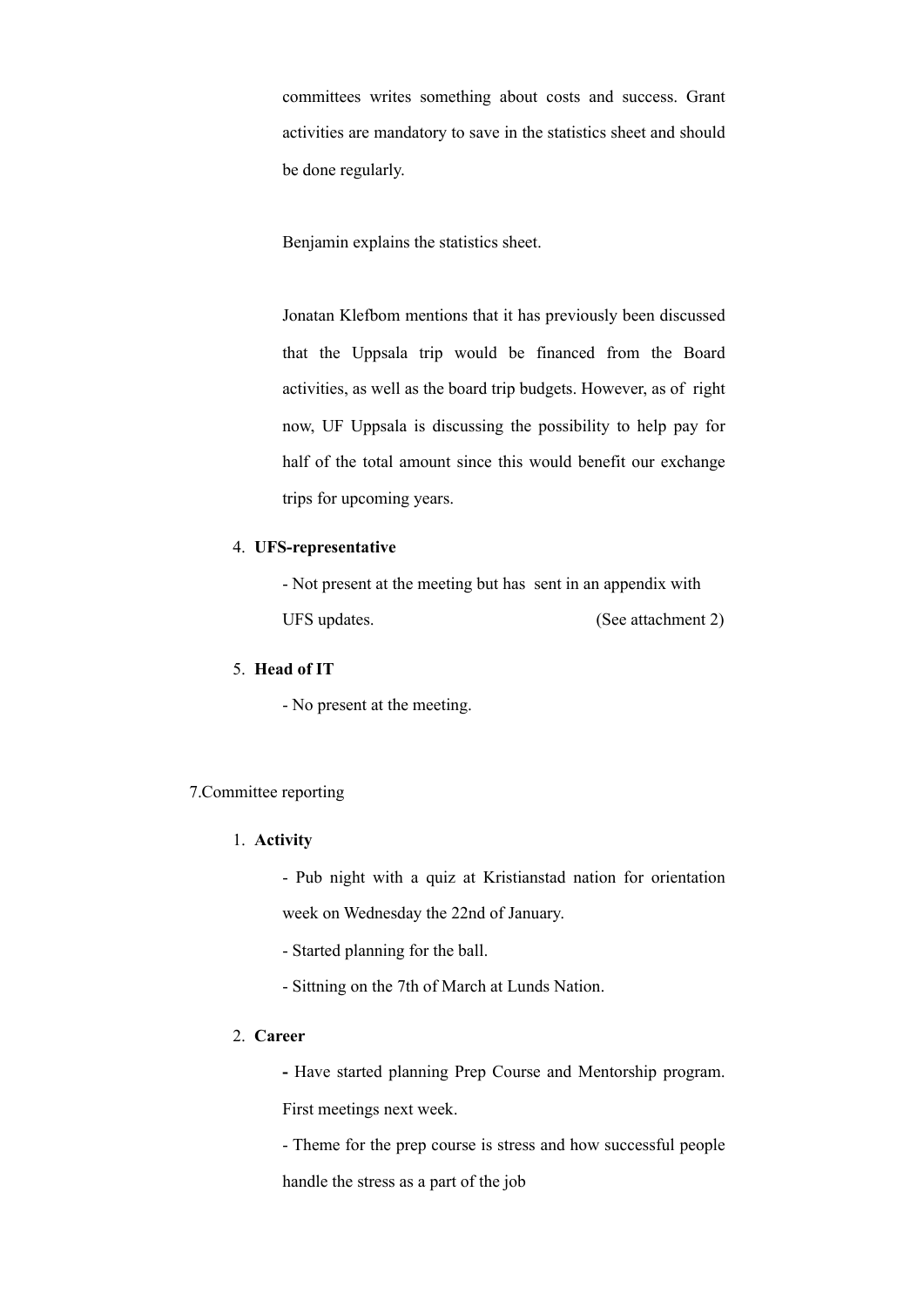- first committee meeting will be in two weeks, will help plan the trip at the end of the semester.

#### 3. **Lecture**

**-** RWI collaboration on Monday the 20th of January. Usually provide workers, might need some people from the board to help out, keep an eye out on Slack.

- Get active lecture is the first, with center for middle eastern studies

#### 4. **Magazine**

**-** Magazines were sent to the printers before Christmas, will be sent this week.

- Mentions that there are thoughts about making summaries of the association in the last issue where the different committees can write what they have been up to this year. Each committee will have around 2 pages. This is however a preliminary plan. An email will be sent to all committees as well as the presidium with the final plan soon.

#### 5. **PR**

**-** Want to finish the promo the week before Uppsala. The group photo will be taken before our trip to Uppsala, so make sure to be at the office at 13:00 on the 31st of January at the office.

- A new a group photo for Hedda and Isabel and a new one for Mara. Will be contacted by Gabbi.

- Remind committees to order sweatshirts, will order on the 17th of February.

- Facebook newsletter by Friday. The week after that, by Wednesday because the heads will fly to Lappland on Friday.

#### 6. **Radio**

- Not present at the meeting.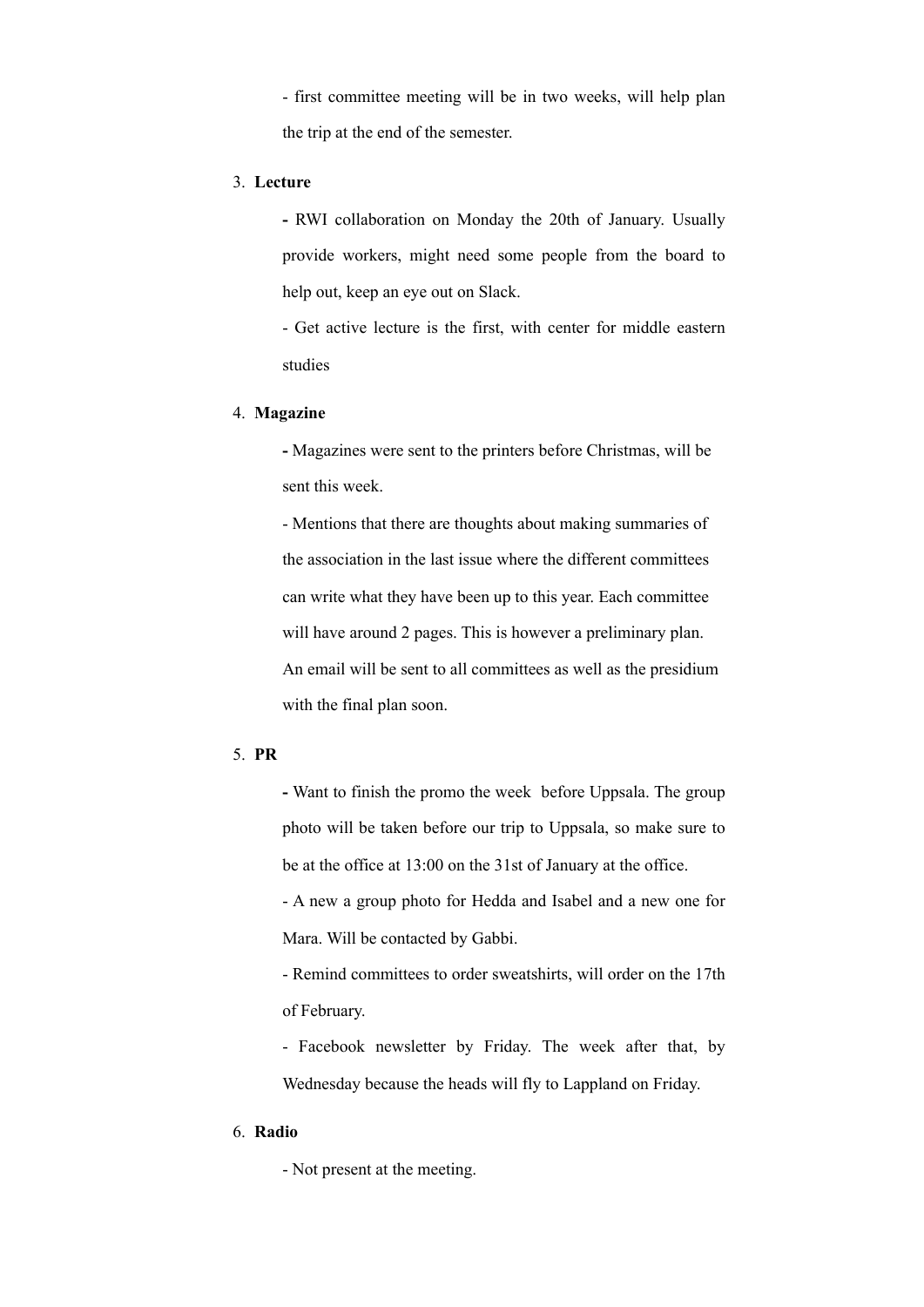#### 7. **Travel**

**-** Since the deadline is for the Get Active, an update regarding the upcoming trip will come at a later date.

#### 8. **Webzine**

- Published all their articles from last semester. As of the beginning of next week they will publish som articles from the magazines.

- Own material will probably start as of next week.

#### 8. Motions

- No motions were submitted for this board meeting.

#### 9. Other points

#### **9.1 Open board meeting group**

*Secretary Soha Kadhim briefly explains that the motion passed two meetings ago stated that a group should be created for this event.* 

*Soha Kadhim, Jesper Olsson, Mara Glas, Linda Kivi and Juliet Brickell are interested in being a part of this group.* 

*The open board meeting group will consist of the members mentioned above.* 

#### **9.2 UPF Free Week**

Jonatan Klefbom mentions that we should have a UPF free week again suggests to have it between the 6th and 12th of April.

*Proposal to set the UPF Free week from the 6th of April until the 12th of April. Passed by acclamation at 18:17.*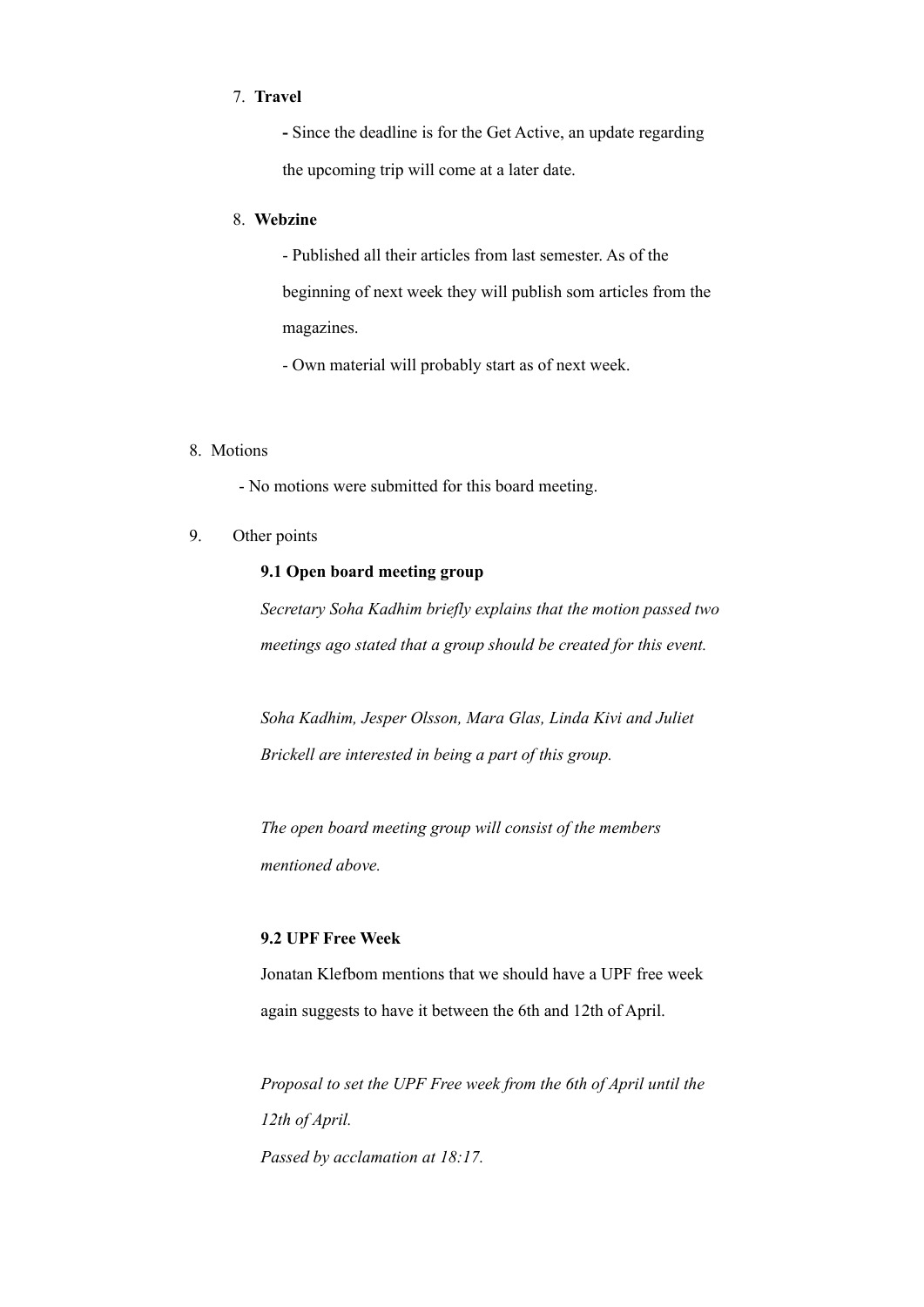### 10. Confirmation of next board meeting

*President Jesper Olsson proposes the next board meeting to be held on Thursday 6th of February at 17:00, Eden 222A.* 

#### 11. Meeting adjourned

*President Jesper Olsson declares the meeting adjourned at 18:17.* 

Soha Kadhim, Secretary

Peg Magnusson, Attester

Jesper Olsson, President

L

Emily Hsiang, Attester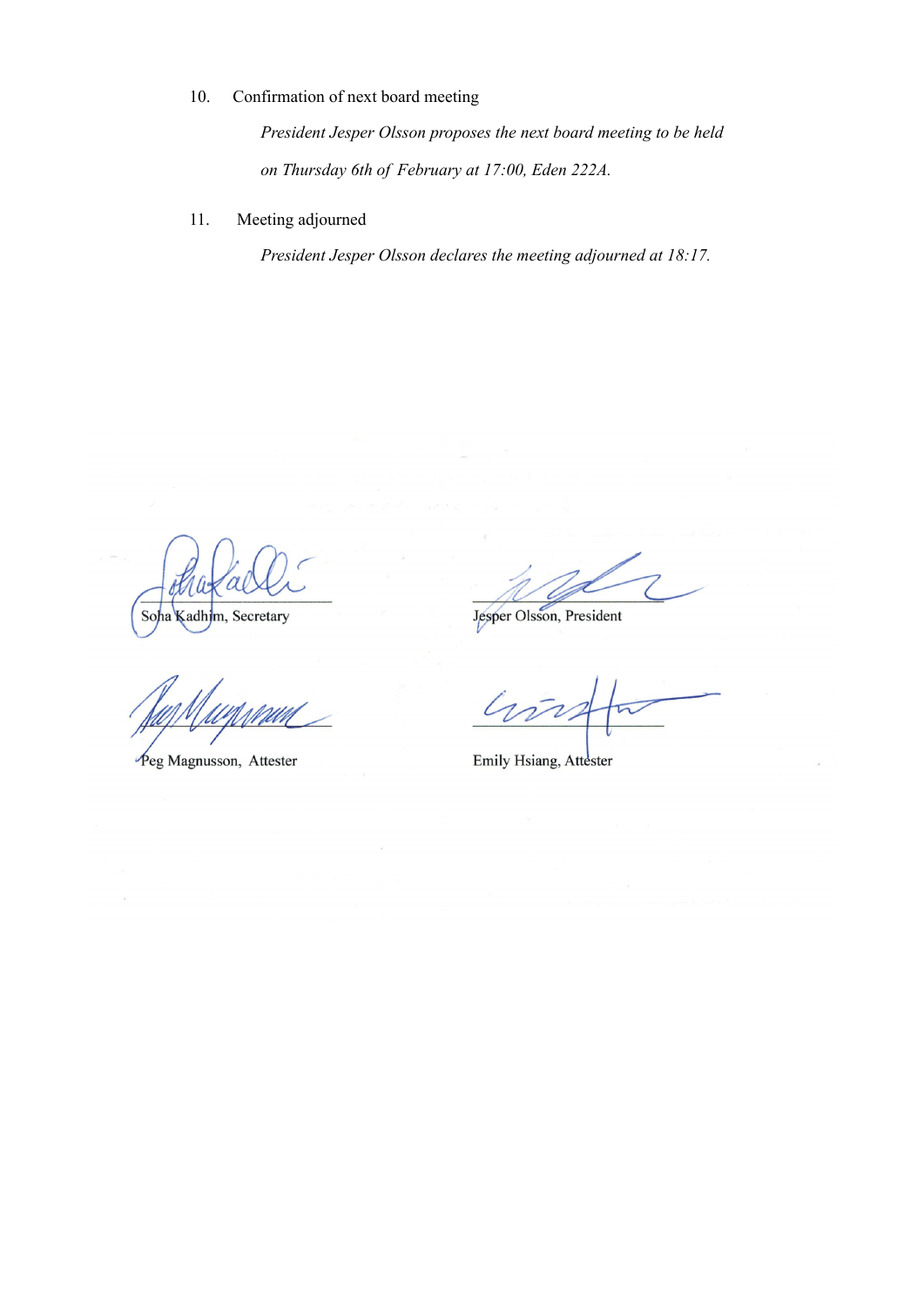## Attachment 1



**UPF Board Meeting Agenda** 16th January 2020 Eden 222A. 17.00-21.00

- 1. Opening of the meeting
- 2. Election of Chair of the meeting
- 3. Election of Secretary of the meeting
- 4. Election of Attesters and Vote Counters of the meeting
- 5. Approval of the Agenda
- 6. Presidium reporting
	- 1. Presidents
	- 2. Secretary
	- 3. Treasurer
	- 4. UFS representative
	- 5. Head of IT
- 7. Committee reporting
	- 1. Webzine
	- 2. Activity
	- 3. Career
	- 4. Lecture
	- 5. Magazine
	- 6. PR
	- 7. Radio
	- 8. Travel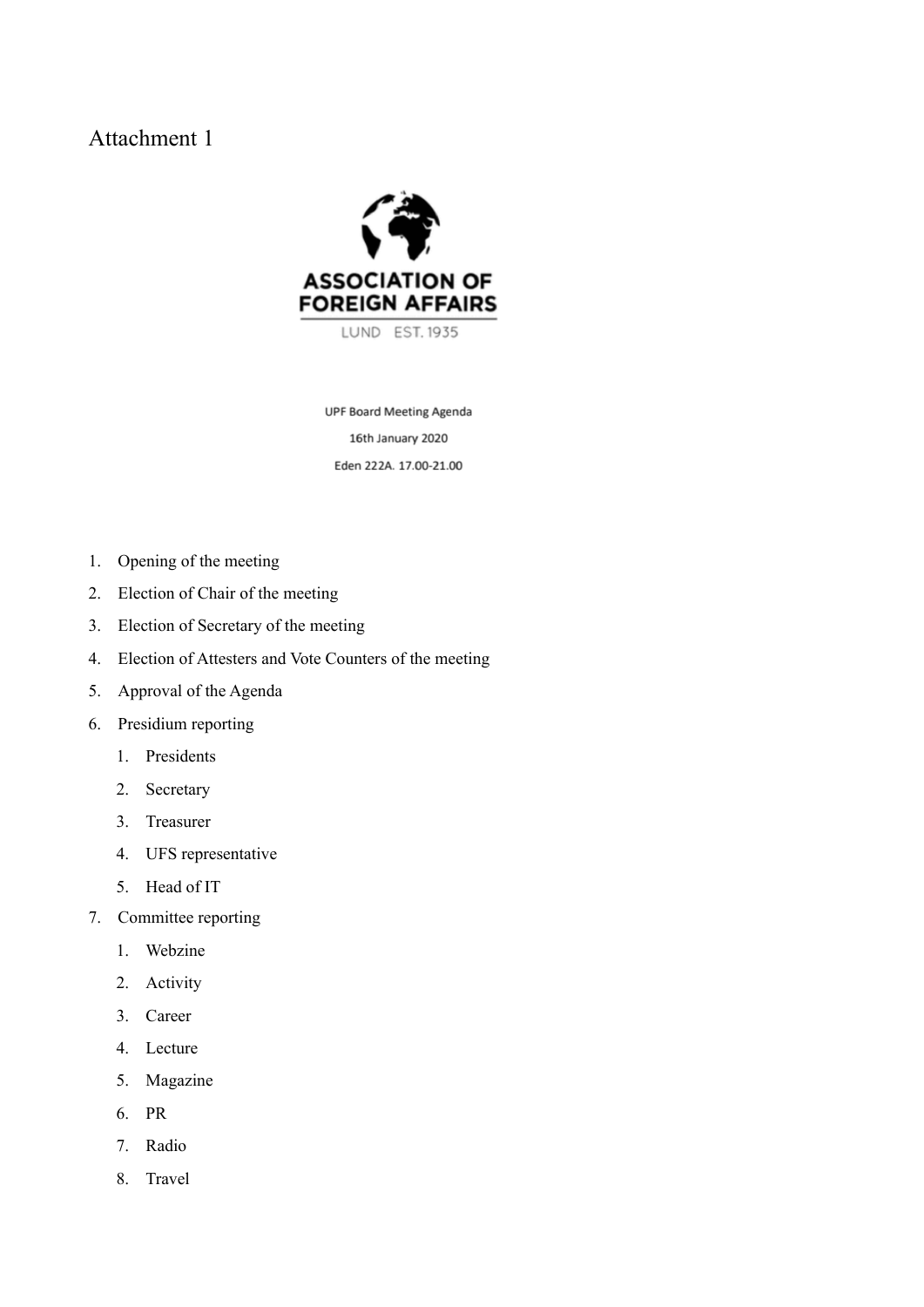- 8. Motions
- 9. Other Points
- 10. Confirmation of next board meeting
- 11. Meeting adjourned